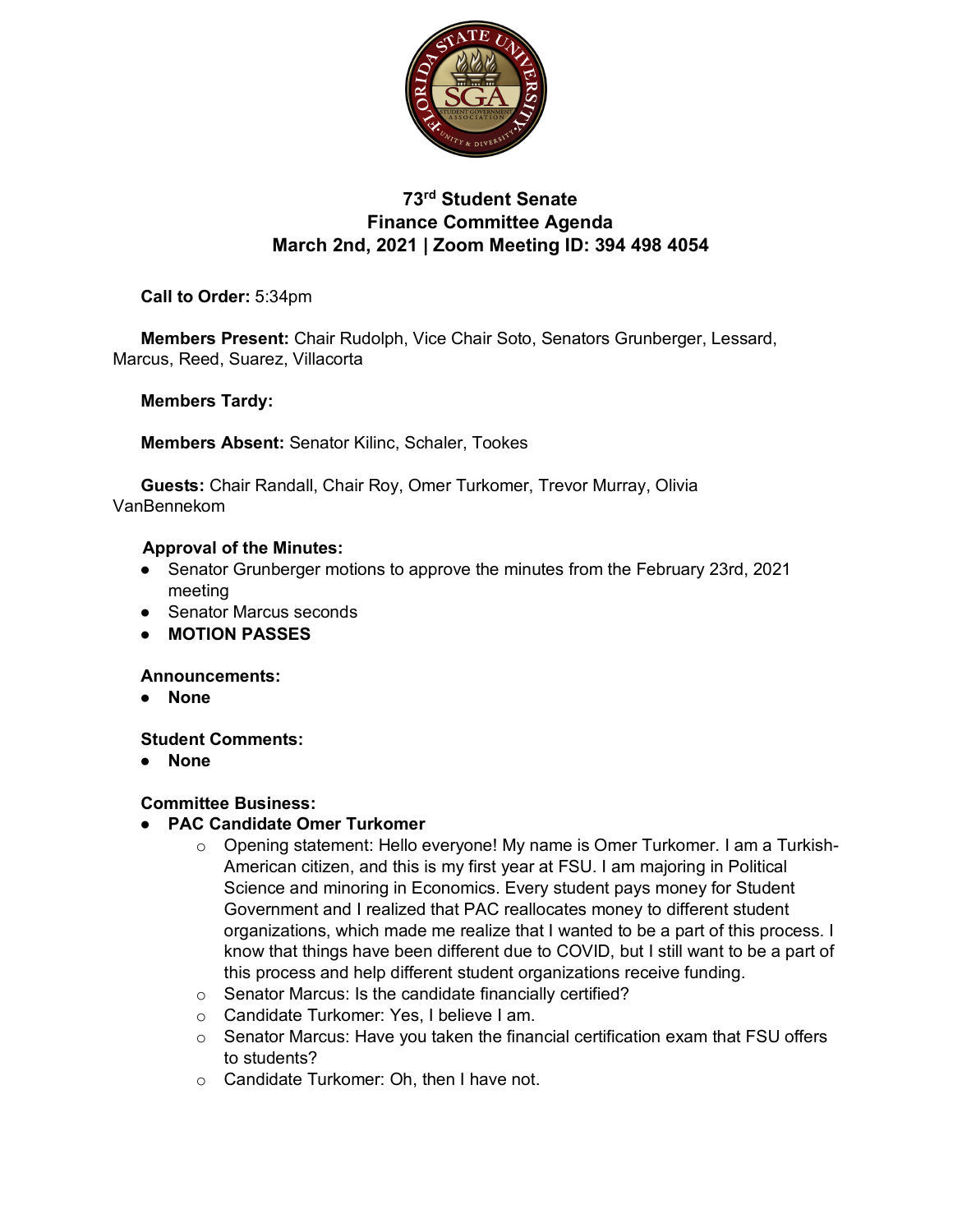

- o Senator Marcus: **POI** Does the candidate have to be financially certified in order to be confirmed and be a member of the PAC committee?
- o Senator Lessard motions to let a non-committee member to speak
- o Senator Suarez seconds
- o **MOTION PASSES**
- $\circ$  PAC Chair Roy: They do not have to be financially certified when being confirmed into PAC, but once they do get confirmed, they have to take the exam before they can start serving.
- o Senator Lessard motions to call to question
- o Senator Marcus seconds
- o **MOTION PASSES**
- $\circ$  Closing statement: I just wanted to address the financial certification part of the conversation. If I do get confirmed, then I will ask PAC Chair Roy for all of the information so that I can get started on that.
- o Vote: Y: 7 Grunberger, Lessard, Marcus, Reed, Suarez, Villacorta, Soto N: 0 A: 0

## o **CANDIDATE PASSES**

## ● **RTAC Resolution #9**

- $\circ$  Opening statement: Thank you all for hearing this resolution today! RTAC heard from the Undergraduate Mock Trial yesterday at 5:15pm, and this is a competition that is hosted nationally, in which they host three related tournaments every year. This was passed unanimously in committee, and I hope for your support.
- $\circ$  Senator Marcus: Is the Undergraduate Mock Trial eligible to still receive funding from RTAC and PAC?
- $\circ$  Chair Randall: What you are thinking about is the SAP, in which the Undergraduate Mock Trial has never requested funding from them.
- o Senator Lessard moves to call to question
- o Senator Marcus seconds
- o **MOTION PASSES**
- $\circ$  Closing statement: Thank you all for considering this resolution, and I just found out last night that most students attend FSU because of the Mock Trial.
- o Vote: Y: 6 Lessard, Marcus, Reed, Suarez, Villacorta, Soto N: 0 A: 0 (Grunberger was present, but did not vote)
- o **RESOLUTION PASSES**

## **Committee Roundtable**

- $\circ$  Senator Villacorta motions to enter committee roundtable
- o Senator Marcus seconds
- o **MOTION PASSES**
- o Senator Lessard: I do know that there is some stuff going around about elections, so it could be interesting getting new committee members soon. New senators will not be confirmed until the court cases are finalized.
- $\circ$  Chair Randall: We are looking at possibly a \$20k-\$30k transfer from RTAC funds at the end of March or early April. I will be reaching out to The Union and express interest in possibly funding programs within The Union.